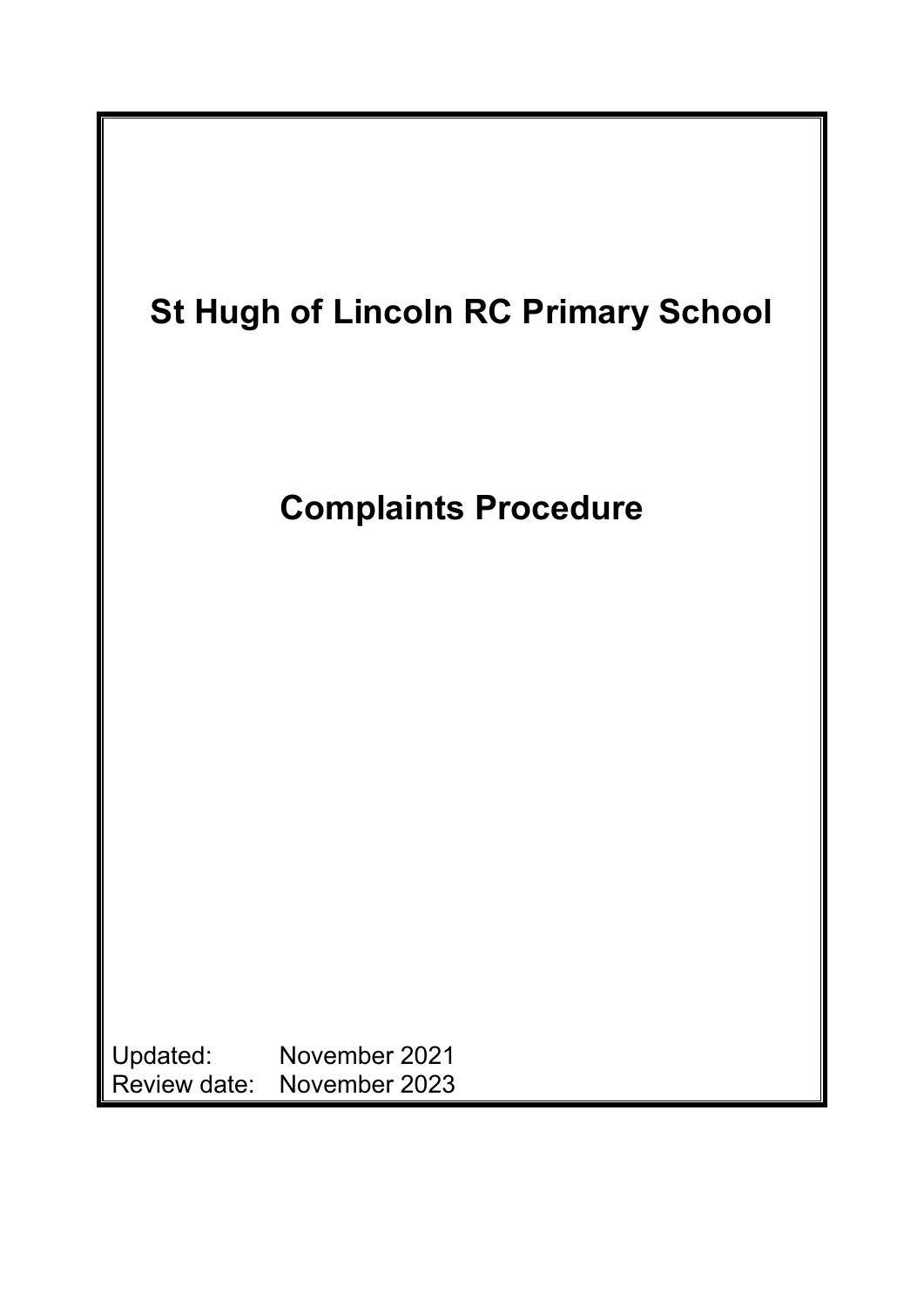# **General Principles: The Right Approach**

Parents and pupils should be encouraged to express their views on what goes on within school so that it receives an early warning of potential difficulties. Certain general underlying principles should be observed whenever concerns or complaints are raised.

### **1. Publicity**

A complaints procedure should be easily accessible and well publicised. Parents can request a copy at any time through the school office and the school will provide such within 14 working days of the request. If parents contact the LA with their concerns when the school's internal procedures have not been fully exhausted, *they will be referred back to the school*.

### **2. Procedures should be as speedy as possible**

Procedures should always be consistent and ensure that everyone involved is dealt with fairly. Each stage of the procedure should have a known time limit. Where it is not possible to meet this, information about progress must be given to the complainant. Care should be taken not to drag things out unnecessarily.

### **3. Support for complainant**

As part of the general publicity about the complaints procedure, it is helpful for parents to know where they can go for information, advice and advocacy, if they require it. Ideally, support should be offered from individuals and organisations that are separate from those complained against. Parents raising concerns or complaints should be invited to be accompanied by a friend at any stage of the procedure.

#### **4. Support for a person complained against**

Staff who may be questioned as part of a complaints procedure investigation must feel they are being treated in a fair way and that they too will have an opportunity to put their case. They should be told about the procedure and be kept informed of progress.

The complaints procedure is distinct from formal disciplinary proceedings for staff and this needs to be made clear to all concerned. There may be occasions where a complaint launches a disciplinary procedure that puts the complaints procedure on hold. If so, the complainant should be dealt with by the usual complaints procedures.

## **5. Confidentiality**

It is very important to treat conversations and correspondence with discretion. It is vital for parents to feel confident that their complaint will not penalise their child. However, from the outset all parties to a complaint will need to be aware that some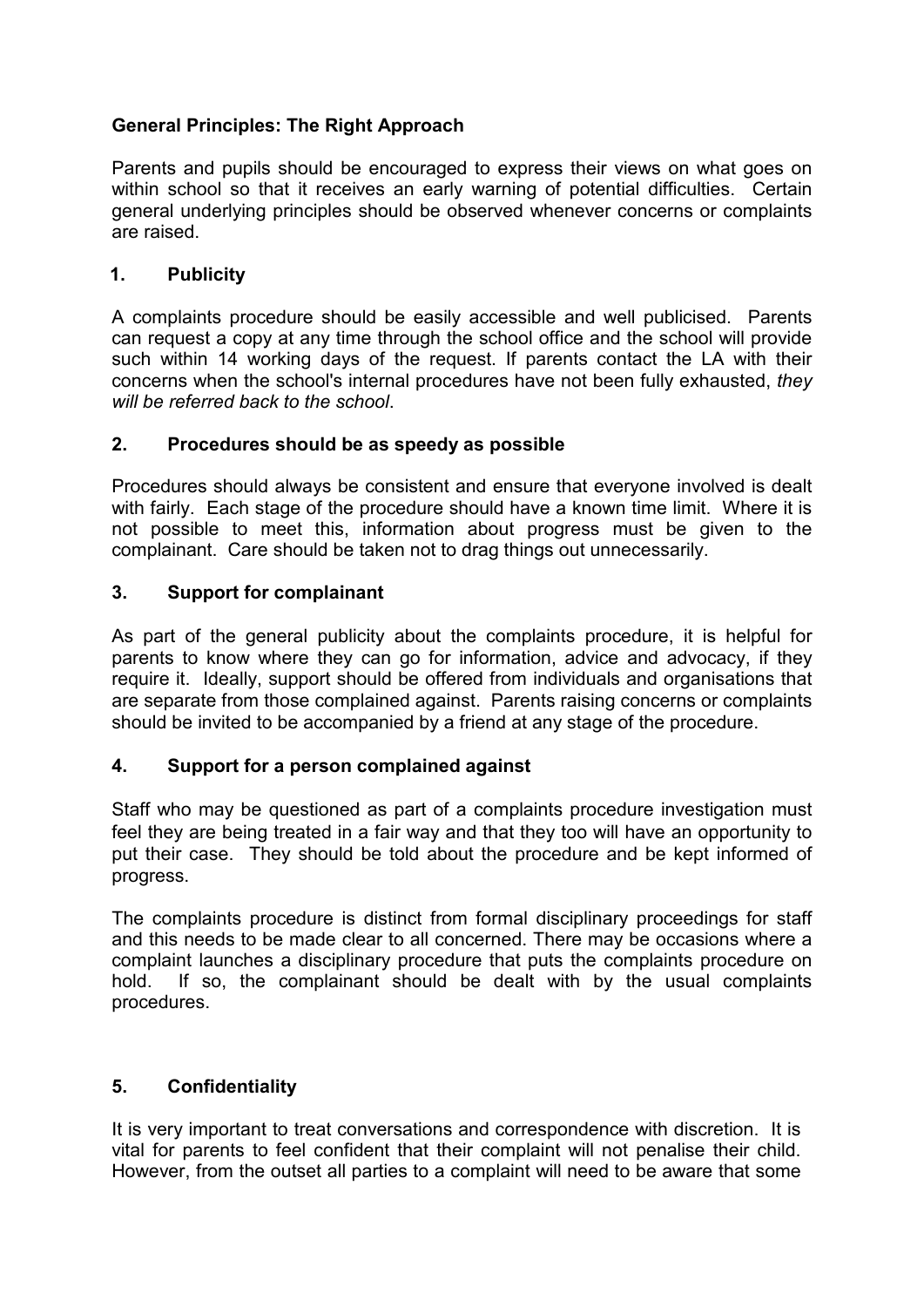information may have to be shared with others involved in the operation of the complaints procedure. It should be at the Headteacher or Governing Body's discretion to decide whether the gravity of an anonymous complaint warrants an investigation.

## **6. Redress**

If the outcome of the complaint procedure shows the school is at fault, it is sufficient to provide redress in the form of an acknowledgement that the complaint is valid. It may be appropriate to offer one or more of an apology, an explanation, a promise that the event complained about will not recur or an undertaking to review school policies or practices in the light of the complaint. Advice should be taken from the LA if litigation could be possible.

## **7. Staff Awareness and Training**

School staff should be familiar with the procedures so that they can advise parents about their operation.

### **8. Record Keeping**

If complaints are to contribute to raising the quality of education, then they need to be monitored termly by senior staff and governors. Recording should begin at the point when a concern or initial complaint has become the kind of complaint that can not be resolved on the spot but needs investigation and/or consultation with others in school and will require a later response to the parent. Recording at the earliest stages need only be a very basic record of the complaint giving the date, name of parent and general nature of complaint. A pro forma could be used.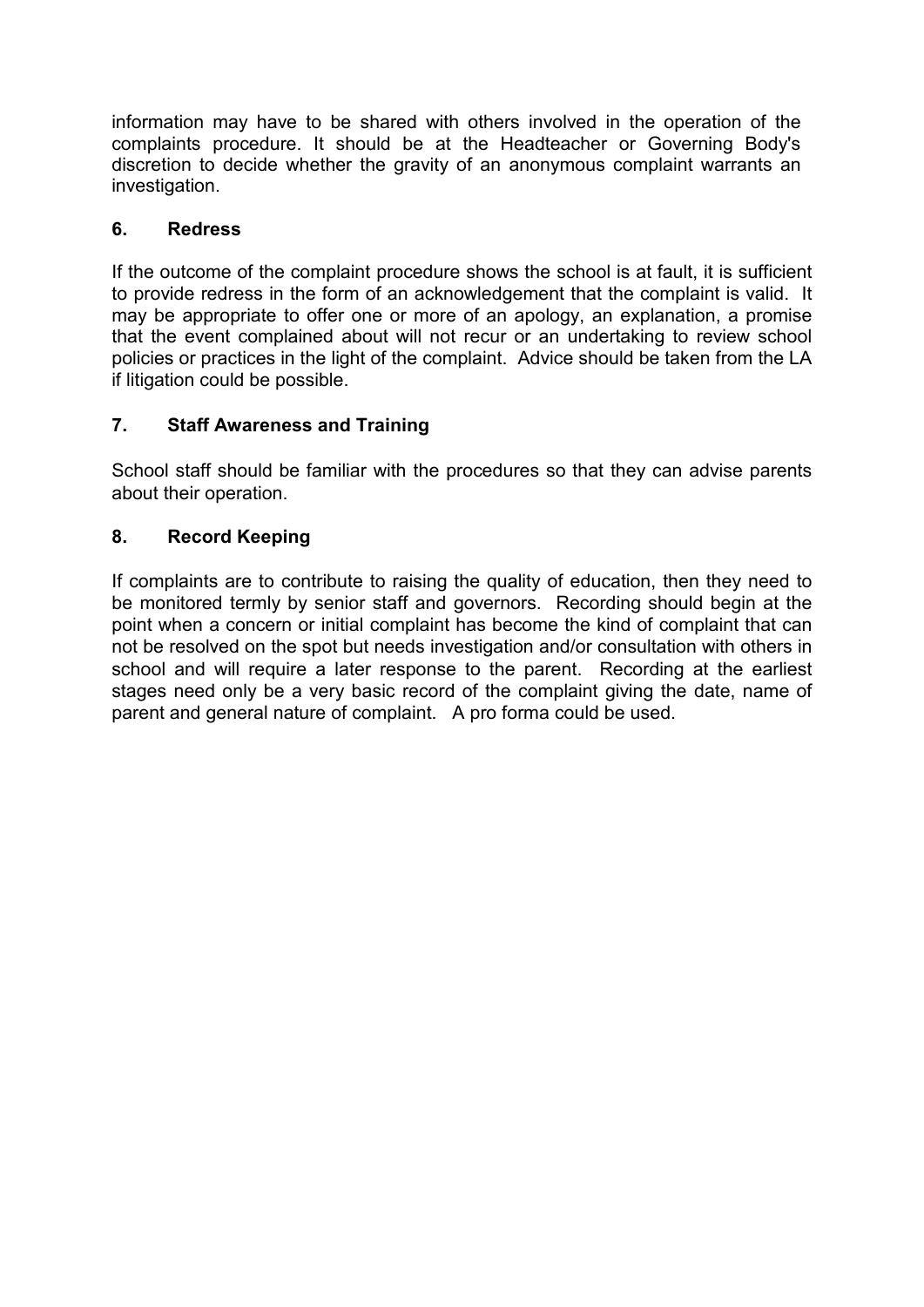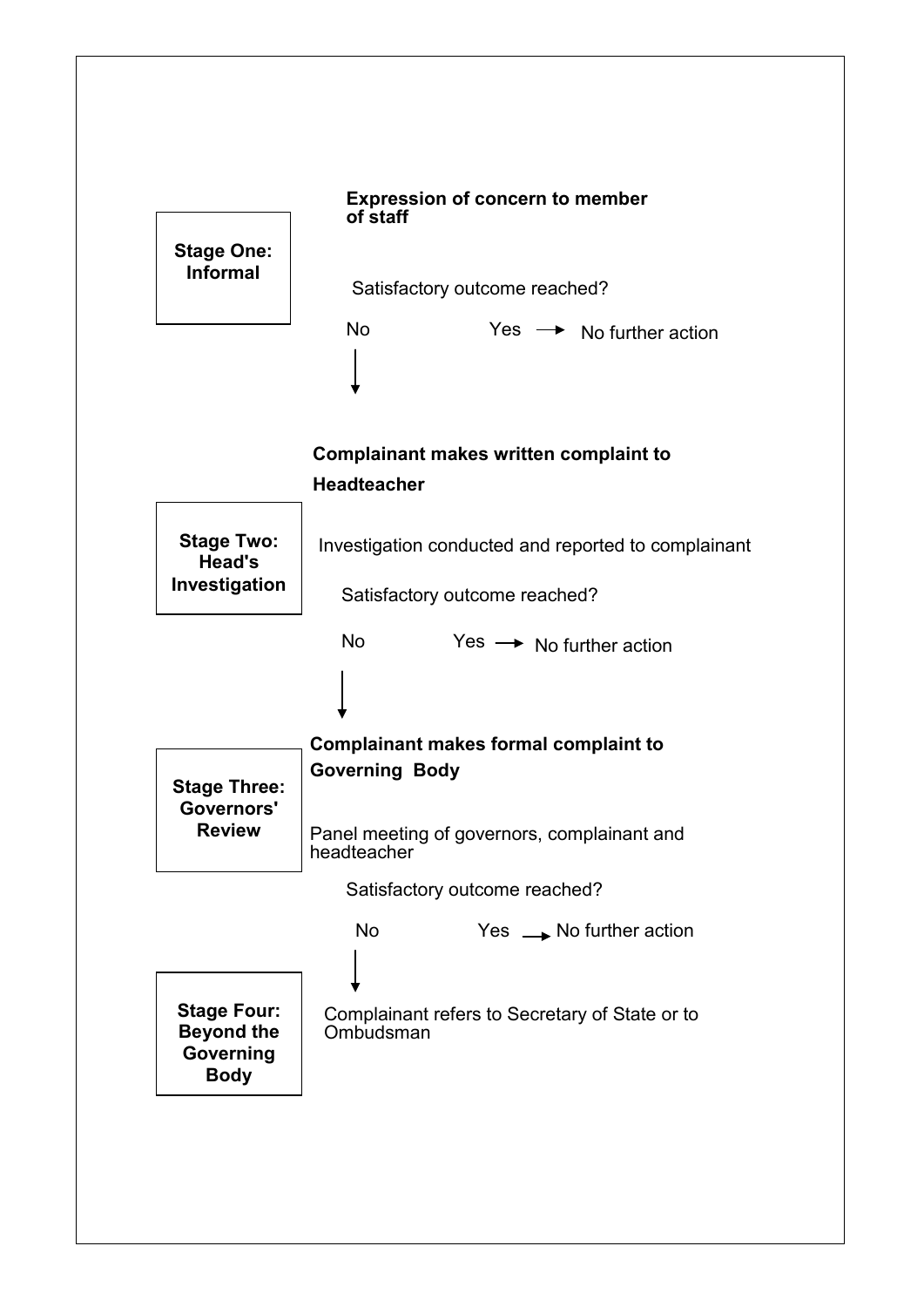#### **Stage 1: Informal**

The vast majority of concerns and complaints can be resolved informally. There are many occasions where concerns are resolved straight away through the class teacher or school secretary or headteacher, depending on whom the parent first approached. Parents must feel able to raise concerns with members of staff without any formality.

#### **Procedure at stage 1**

- 1. Parents have an opportunity for discussion of their concern with the appropriate member of staff who clarifies with the parent the nature of the concern, and reassures them that the school wants to hear about it. The member of staff may explain to the parent how the situation happened. It can be helpful to identify at this point what sort of outcome the parent is looking for.
- 2. If the member of staff first contacted cannot immediately deal with the matter a clear note is made of the complainant's name, address/phone number together with the date.
- 3. Any member of staff will know how to refer, if necessary, to the person with responsibility for the particular issue raised by the parent. S/he will check later to make sure that the referral has been successful.
- 4. The Headteacher may decide to deal with concerns directly at this stage.
- 5. If the concern relates to the Headteacher, the parent is advised to contact the Chair of the Governing Body.
- 6. The staff member dealing with the concern makes sure that the parent is clear what action (if any) or monitoring of the situation has been agreed, putting this in writing only if this seems the best way of making things clear.
- 7. Where no satisfactory solution has been found within 10 days, parents are asked if they wish their concern to be considered further. If so they are given clear information about how to proceed and about any independent advice that may be available to them.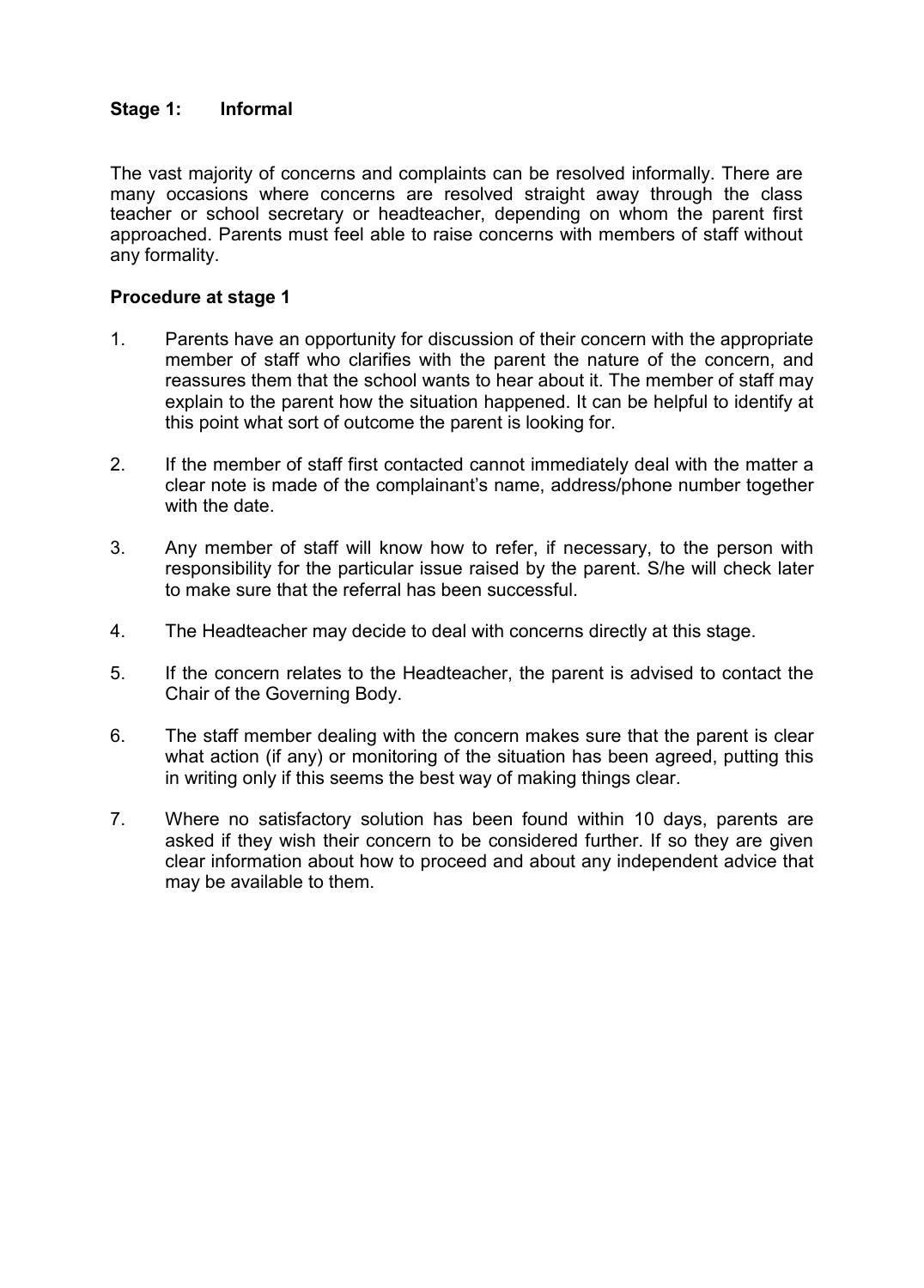## **Stage 2: Referral to the Headteacher (or designate) for investigation**

At this stage it has become clear that the concern is a definite complaint. In some cases the Headteacher has already been involved in looking at the matter; in others it is his/her first involvement.

As Headteachers have responsibility for the day-to-day running of their schools, they have responsibility for the implementation of a complaints system, including the decisions about their own involvement at various stages. One of the reasons for having various 'stages' in a complaints procedure is to reassure complainants that their grievance is being heard by more than one person.

#### **Procedure at Stage 2**

- 1. The Headteacher acknowledges the complaint orally or in writing within 3 working days of receiving the written complaint. The acknowledgement gives a brief explanation of the school's complaints procedure and a target date for providing a response to the complaint. This should normally be written within 10 working days; if this proves impossible, a letter is sent explaining the reason for the delay and giving a revised target date.
- 2. The Headteacher provides an opportunity for the complainant to meet him/her to supplement any information provided previously. It is made clear to the complainant that if s/he wishes s/he may be accompanied to any meeting by a friend who can speak on his or her behalf.
- 3. If necessary, the Headteacher should interview witnesses and take statements from those involved. If the complaint centres on a pupil, the pupil should also be interviewed. Pupils would normally be interviewed with parents/carers present. In some situations circumstances may prevent this. If so, another member of staff with whom the pupil feels comfortable should be asked to attend. If a member of staff is complained against the needs of that person should be borne in mind.
- 4. The Headteacher keeps written records of meetings, telephone conversations, and other documentation.
- 5. Once all the relevant facts have been established, the Headteacher should then produce a written response to the complainant, or any wish to meet the complainant to discuss/resolve the matter directly.
- 6. A written response includes a full explanation of the decision and the reasons for it. Where appropriate this includes what action the school will take to resolve the complaint. The complainant is advised that should s/he wish to take the complaint further s/he should notify the Chair of the Governing Body within five weeks of receiving the outcome letter.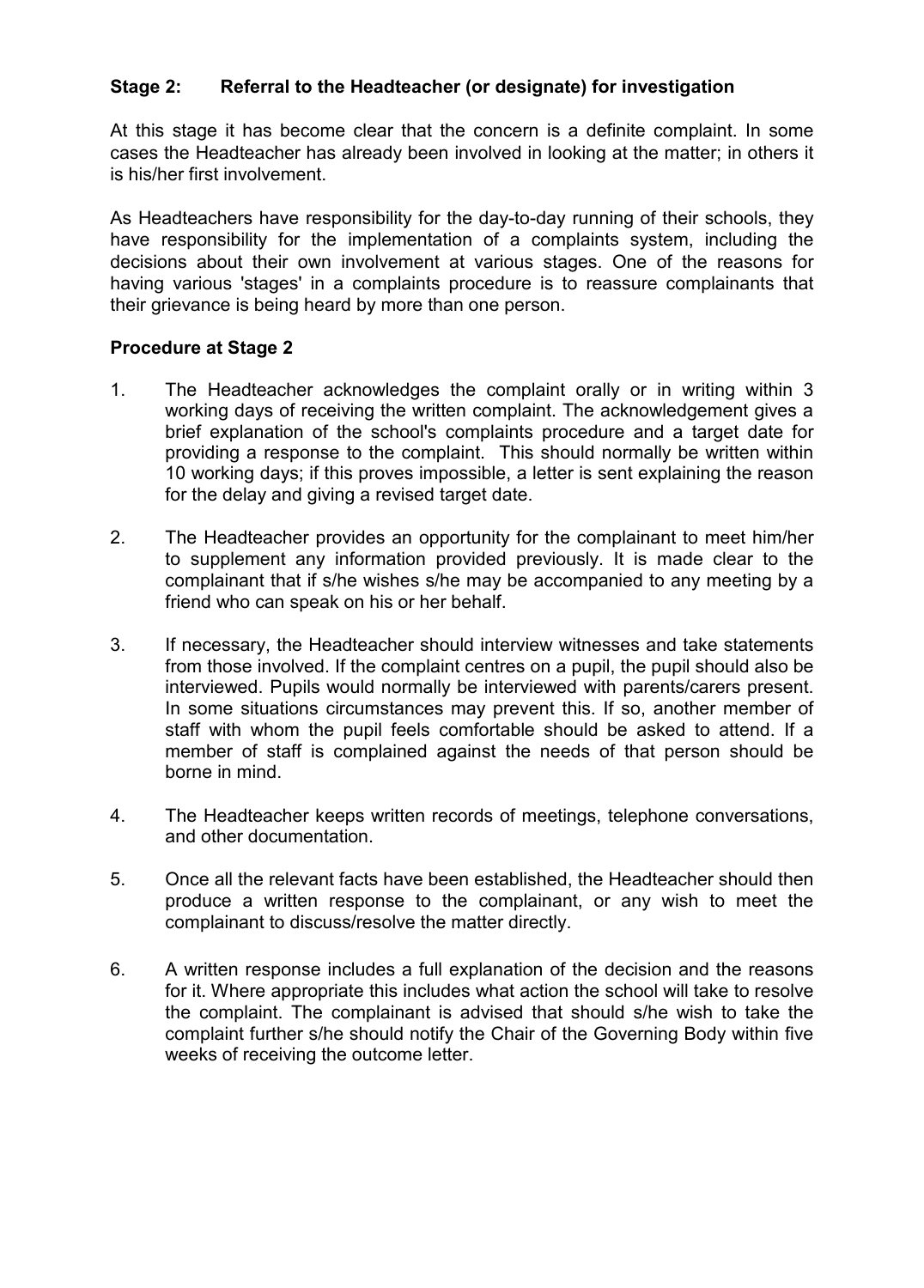7. If a complaint is against the action of a headteacher, or if the headteacher has been very closely involved at Stage 1, the chair of the governing body should carry out all the Stage 2 procedures.

### **Stage 3: Review by the governing body**

Complaints only rarely reach this formal level, but it is important that the governing body is prepared to deal with them when necessary. At this stage, the school should seek advice from any relevant authority e.g. Diocesan Schools' Commission.

It is important that this review is not only independent and impartial but that it is seen as being so. If an individual governor is approached with a complaint the complainant should be referred directly to the headteacher. The governor should not normally become involved in the complaints procedure. If an individual governor decides to take up a complaint on behalf of an individual or a group, s/he should not take any part in the formal hearing of the complaint.

Complaints should not be raised at full meetings of the governing body and should not be reported to the governing body until resolved by the appropriate panel and then not in detail.

Parents inevitably see many complaints as being 'against' a particular member of staff. However, complaints reaching this stage will have done so because the complainant has not been satisfied by the Headteacher's response at the earlier stage of the procedure. It may be appropriate for the governing body to consider that the complaint is against the school rather than against the member of staff whose actions led to the original complaint.

#### **Procedure for review by the governing body**

- 1. Upon receipt of a written request by the complainant for the complaint to proceed to stage 3, the procedures outlined below should be followed.
- 2. The clerk to the governing body should write to the complainant to acknowledge receipt of the written request. The acknowledgement should inform the complainant that the complaint is to be heard by a panel of three members of the school's governing body within 20 working days of receiving the complaint. The letter should also explain that the complainant has the right to submit any further documents relevant to the complaint. These must be received in time for the documents to be sent to the panel members.
- 3. The clerk should arrange to convene a Complaints Panel elected from members of the governing body. It may be necessary for the governing body to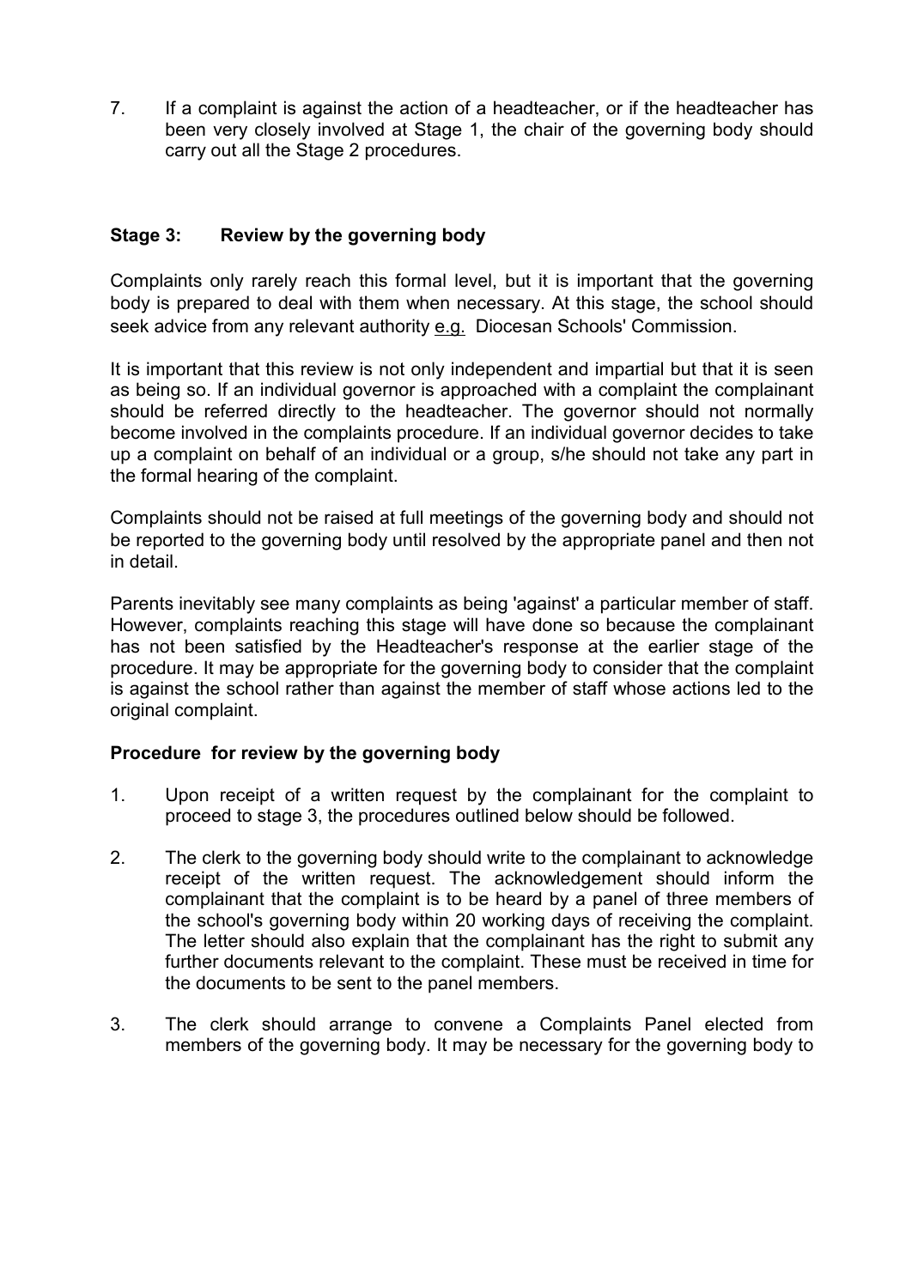appoint reserves to this Panel to ensure that three governors are available to carry out their task within the set time.

- 4. The Panel members should be governors who have had no prior involvement with the complaint. Governors will want to be sensitive to issues of race, gender and religious affiliation. A chair should be elected.
- 5. The Chair of the Panel will ensure that the complaint is heard by the Panel within 20 working days of receiving the letter in 3.2. All relevant correspondence regarding the complaint should be given to each Panel member as soon as the composition of the Panel is confirmed. If the correspondence is extensive, the Chair of the Panel should prepare a thorough summary for sending to Panel members.
- 6. The Chair of the Panel will write and inform the complainant, headteacher, any relevant witnesses and members of the Panel at least 5 working days in advance of the date, time and place of the meeting. The notification to the complainant should also inform him/her of the right to be accompanied to the meeting by a friend. The letter will also explain how the meeting will be conducted and the complainant's right to submit further written evidence to the Panel.
- 7. The Chair of the Panel should invite the headteacher to attend the Panel meeting and to prepare a written report for the Panel in response to the complainant. The headteacher may also invite members of staff directly involved in matters raised by the complainant to respond in writing or in person to the complaint. Any relevant documents including the headteacher's report should be received by all concerned - including the complainant - at least 5 working days prior to the meeting.
- 8. The involvement of staff other than the headteacher is subject to the discretion of the Chair of the Panel.
- 9. It is the responsibility of the Chair of the Panel to ensure that the meeting is properly minuted.
- 10. The aim of the meeting should be to resolve the complaint and achieve reconciliation between the school and the complainant. However, it has to be recognised that sometimes it may only be possible to establish the facts and make recommendations that will satisfy the complainant that his/her complaint has at least been taken seriously.
- 11. The Panel should remember that many parents are unused to dealing with groups of people in formal situations and may feel inhibited when speaking to the Panel. It is therefore recommended that the Chair of the Panel ensures that the proceedings are as informal as possible.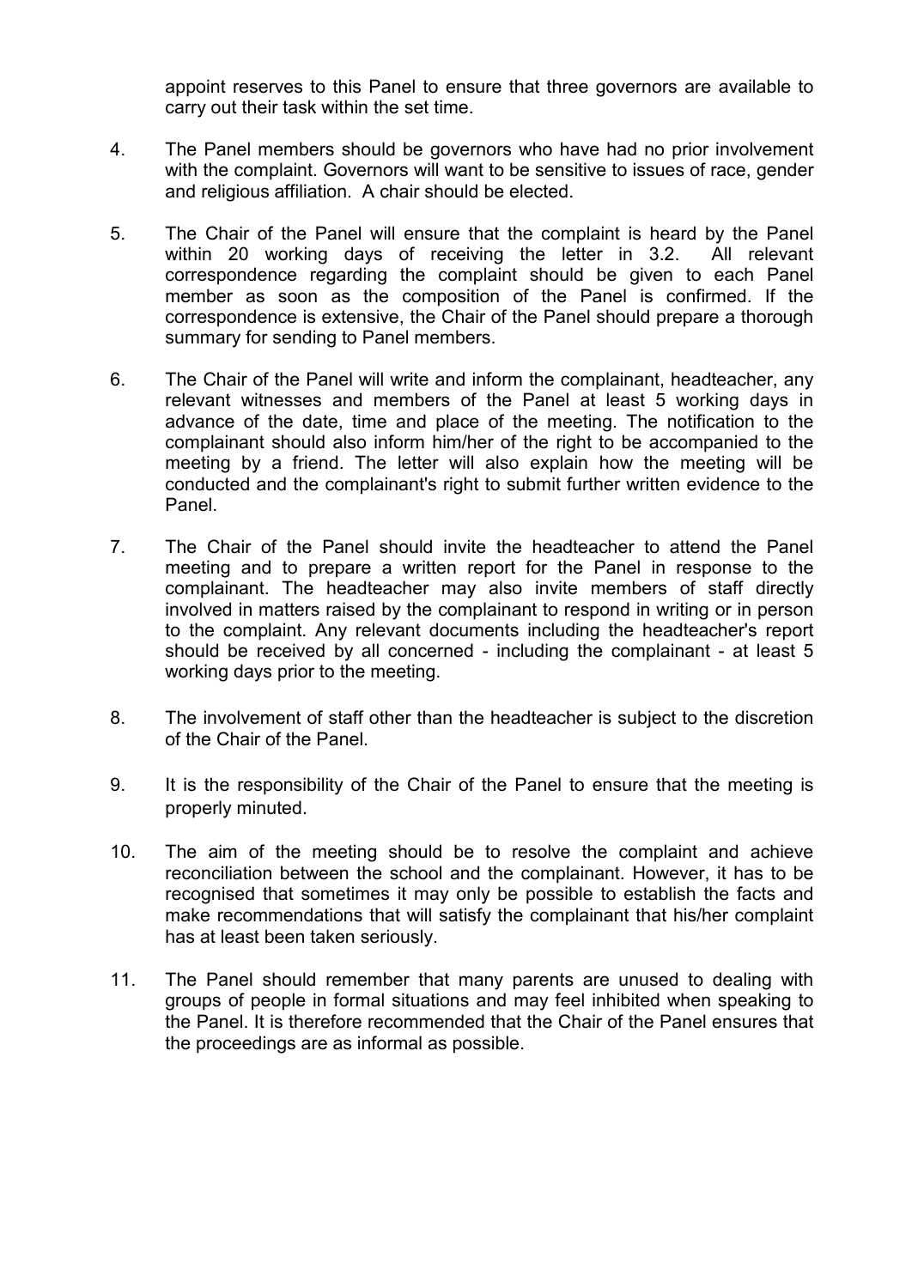- 12. If either party wishes to introduce previously undisclosed evidence or witnesses, it is in the interests of natural justice to adjourn the meeting so that the other side has time to consider and respond to the new evidence.
- 13. The meeting should allow for:
	- the complainant to explain their complaint and the headteacher to explain the school's response;
	- the headteacher to question the complainant about the complaint;
	- the complainant to question the Headteacher and/or other members of staff about the school's response;
	- Panel members to have an opportunity to question both the complainant and the headteacher;
	- either party to have the right to call witnesses (subject to the approval of the Chair of the Panel) and to have the right to question witnesses;
	- final statements by both the complainant and the headteacher.
- 14. The Chair of the Panel will explain to the complainant and the headteacher that the Panel will now consider the evidence presented, and a written decision will be sent to both parties within 15 working days. The complainant, headteacher, other members of staff and witnesses will then leave.
- 15. The Panel will then consider the complaint and all the evidence presented and:
	- reach a unanimous, or at least a majority, decision on the complaint;
	- decide upon the appropriate action to be taken to resolve the complaint and, where appropriate;
	- recommend changes to the school's systems or procedures to ensure that problems of a similar nature do not happen again.
- 16. A written statement outlining the decision of the Panel must be sent to the complainant and headteacher. The letter to the complainant should explain how a further appeal can be made, and if so, to whom.
- 17. The school should ensure that a copy of all correspondence and notes are kept on file in the school's records. These records should be kept separately from the pupil's personal records.
- 18. The process set out in the DfE model complaints procedure should be followed.